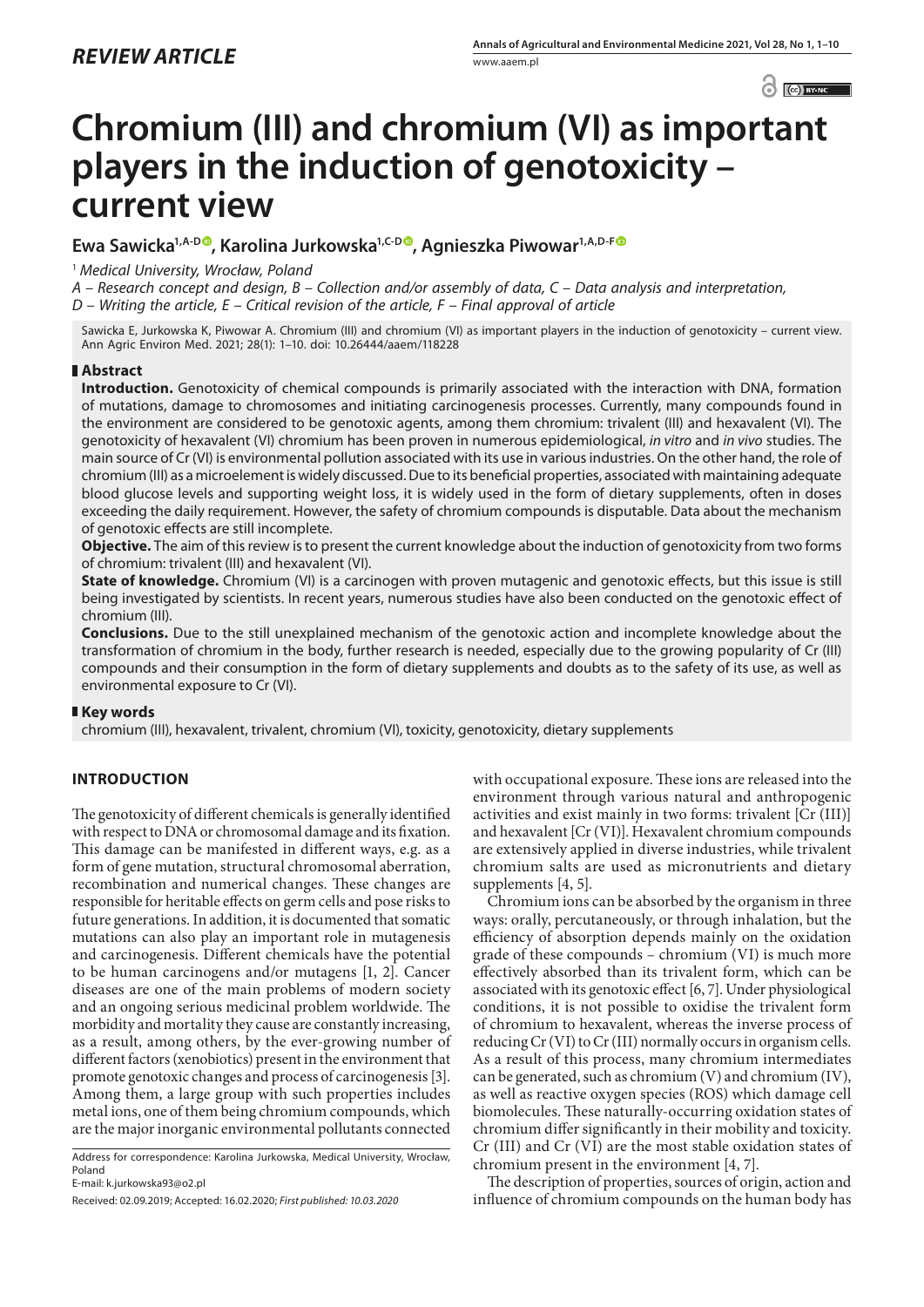Ewa Sawicka, Karolina Jurkowska, Agnieszka Piwowar . Chromium (III) and chromium (VI) as important players in the induction of genotoxicity – current view

been the subject of numerous studies [8, 9, 10]; therefore, this issue will not be discussed in this review. However, there are relatively fewer studies on the genotoxic effects of the compounds of chromium, especially its trivalent form.

#### **OBJECTIVE**

The aim of this review is to present the current view and knowledge concerning the two best known forms of chromium – chromium (III) and chromium (VI), and their role in the induction of genotoxic changes in the human body. It is especially important from the point of view of the growing popularity of Cr (III) as an essential trace element in human and animal nutritional supplements, and the presence of Cr (VI) in components of industry chemicals and environmental pollution. Their role as genotoxic agents is discussed especially from the aspects of increasing doubts about the safety of chromium (III). In recent years, a lot of research, including *in vitro*, *in vivo* and epidemiological studies, has been conducted to evaluate the carcinogenicity induced by Cr (VI) and Cr (III) compounds.

The presented review is based on literature research using the PubMed and Google Scholar databases and includes recent data which were published from 2000 onwards, mostly in English, with the use of the following search terms or their combinations: chromium compounds, chromium (III), chromium (VI), toxicity, genotoxicity, DNA damage, chromium supplements, environmental exposure. This review included research on human and some animal and cell models. Finally, 88 items from original papers and reviews were selected, which seemed to be the most useful and fitting in relation to this issue.

#### **STATE OF KNOWLEDGE**

**Chromium toxicity.** High levels of exposure to Cr (VI) are present in chromate manufacturing, chrome plating, ferrochrome production and stainless-steel welding. Occupational exposure to Cr (VI) compounds is the cause of respiratory cancers, and Cr (VI) is a proven toxin, mutagen and carcinogen. Cr (VI) is considered to be more toxic than Cr (III) due to its high solubility and mobility. The hexavalent form is mainly used in industry and in 1990 it was recognised by the International Agency for Research on Cancer (IARC) as a carcinogen with a proven carcinogenic effect on humans (class I). It is a known carcinogen absorbed through inhalation and associated with lung, nasal, and sinus cancers [11, 12]. Numerous critical reviews have evaluated the exposure to toxic and carcinogenic hexavalent chromium from a number of pathways, including workplace air, cement and packaging materials [13]. Many types of structural genetic lesions induced by Cr (VI) have been observed *in vivo* and *in vitro*, including inter-strand cross-links, DNA protein crosslinks, strand breaks and the creation of Cr-DNA adducts. Association with the phosphodiester backbone of DNA (chromium-DNA adduct) is one of the most abundant genetic lesions induced by chromium in mammalian cells and is thought to be a primary cause of Cr (VI) mutagenicity [14].

Recently, the importance of chromium to the human body raises more and more controversy due not only to the known toxic and pro-carcinogenic effects of its hexavalent form, but also the adverse effects of trivalent compounds revealed in recent years. Lastly, the status of Cr (III) as an essential micronutrient for humans is under question; yet, an increase in the number of purchased products containing chromium is currently observed [5, 15]. For years, chromium in the trivalent form has been recommended as a trace element necessary for the proper functioning of the organism. It is present in food in the form of an organic and inorganic mixture and is widely used in dietary supplements [16, 17]. Nearly 60 years ago, chromium, as a trivalent ion, was proposed to be an essential element, but the results of recent studies indicate that at present chromium can only be considered pharmacologically active and not an essential element [18]. Chromium (III), as an insulin-mimetic agent, is often present in the form of nutritional supplements, such as chromium (III) picolinate  $[Cr(pic)_3]$  or chromium chloride. Although the use of large doses of Cr (III) supplements may lead to improvements in glucose metabolism in type 2 diabetes, there is a growing concern over the possible genotoxicity of these compounds, particularly of  $Cr(pic)$ , A possible way of action of Cr (III) is indicated: (i) presence of partial hydrolysis products of Cr (III) nutritional supplements, which are capable of binding to biological macromolecules and altering their functions; and (ii) highly reactive Cr (VI/V/ IV) species and organic radicals, formed in reactions of Cr (III) with biological oxidants. Naturally-occurring [oxidation](https://www.sciencedirect.com/topics/biochemistry-genetics-and-molecular-biology/alpha-oxidation) states differ significantly in their mobility, [bioavailability](https://www.sciencedirect.com/topics/chemistry/bioavailability) and toxicity [6, 19].

Considering the fact that chromium supplements are currently the second most often sold in the market of vitamin and mineral supplements in the United States, and that a growing trend of buying preparations containing chromium compounds is also observed in Poland, the problem of its genotoxicity is current and important [5, 20]. Attention should be paid to the possibility of adverse reactions associated with the use of compounds containing chromium (III). In general, chromium (III) supplementation is considered safe for humans; however, high dietary doses of Cr (III) can probably limit the absorption of iron and zinc ions, as well as affect calcium metabolism in bones [21, 22]. The results of studies on animals indicate a potentially beneficial effect of chromium (III), e.g. on the prevention of diabetic microvascular complications in kidneys or on the prevention of atherosclerosis and heart disease, on glycaemic normalization, or as weight loss supplements [5, 23, 24, 25]. However, other data do not support these results [21, 26, 27]. Cr (III), as a metalloestrogen, is associated not only with interaction with DNA through estrogen receptors but also through the induction of oxidative stress (OS) associated with the excessive production of ROS [27, 28, 29, 30].

The molecular mechanism of chromium (III) carcinogenicity is still unclear and data in this respect are incomplete. Evaluation of the genotoxic effect of trivalent chromium requires further research, particularly regarding the estimation of its content in food [31, 32, 33]. Assessing the genotoxic risk of trivalent chromium as an essential trace element and a widely-used human and animal nutritional supplement is especially important. Reports of the induction of genetic damage in cultured cells exposed to Cr (III) compounds *in vitro* have heightened concerns that Cr (III) compounds may exert genotoxic effects under certain conditions, raising the question of the relative risk–benefit ratio of dietary and feed supplementation practices [34, 35]. *In*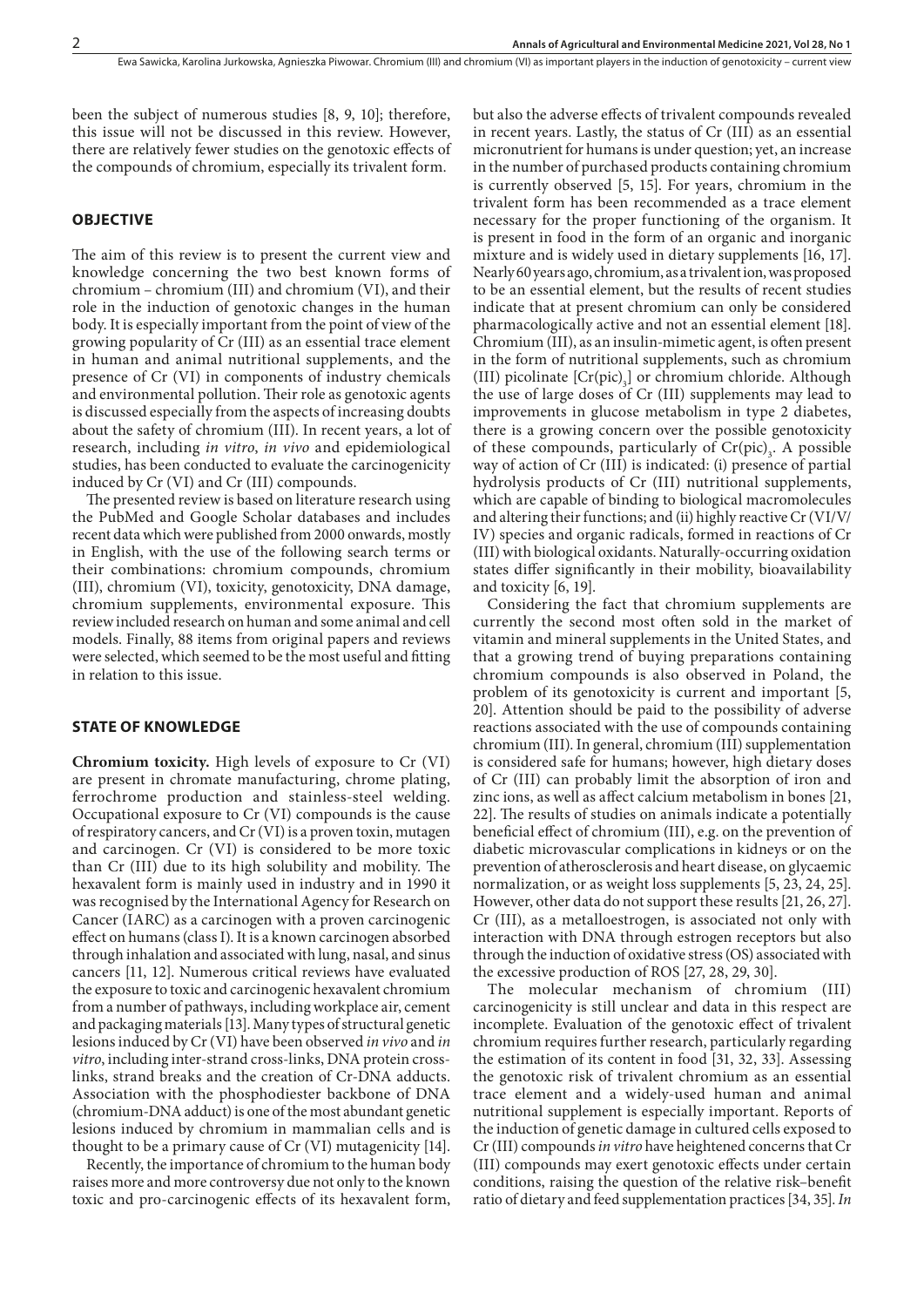*vitro* data show that Cr (III) can potentially react with DNA and cause DNA damage in cell culture systems. This will be described in detail in the section concerning the genotoxicity of chromium (III) compounds.

**Genotoxicity.** The pathological impact of the action of genotoxic compounds is distant toxic effects, which become evident after an indefinite latent time. Xenobiotics causing such changes in the organism are known as genotoxic, and the result of their action as genotoxicity. The activity of these compounds may concern not only the host organism on which a biologically-active substance acts but also their offspring [36]. All compounds that have the ability to bind DNA in cells, affecting its structure and function, and DNA repair systems are considered genotoxic. Their action then leads to mutations and permanent changes in the genetic material, including, for example, changes in the structure and number of chromosomes or in the transformation of cells. Such modifications can be divided into four groups depending on the changes that they trigger. These are: modification of one base, change of two bases, breaking the DNA chain and cross-linking. These modifications can affect somatic or reproductive cells [37]. Xenobiotics can react with DNA directly or indirectly. The majority of indirect damage is attributed to the production of ROS and, simultaneously, it is a faster way of their genotoxic action. Being especially reactive, hydroxyl radicals are examples. On the other hand, direct action may be caused by radiation, exogenous alkylating agents or aromatic amines, which can react with genetic material in cells [38, 39].

There are many methods to assess genotoxicity. A number of tests to assess genotoxicity have been developed in recent decades. The basic criterion for distributing tests is the type of parameter being tested. Genotoxicity tests include the study of gene mutations, e.g. a primary mutation test in *Salmonella typhimurium* or gene mutation testing in mammalian cells *in vitro*. In addition, chromosomal aberrations are studied, e.g. *in vivo* cytogenetic bone marrow testing in mammals (chromosome analysis), a micronucleus test or a dominant lethal mutation test. Apart from this, the effect of OS action on DNA, e.g. 8-oxy-2'-deoxyguanosine (8-oxy-dG) and its tautomeric form – 8-hydroxy-2'-deoxyguanosine (8-OHdG), may be examined [40, 41, 42].

It seems that the most commonly used methods in scientific studies include the examination of DNA damage through visible genotoxic action. One of them is the single-cell gel electrophoresis (SCGE), also known as the comet assay. This name stems from the image obtained by electrophoresis and observed under a fluorescence microscope, which resembles a comet in shape. A correlation between the content of DNA in the comet's "tail" and the amount of DNA damage caused by xenobiotics has been demonstrated [43, 44]. The comet assay enables the detection of single-strand breaks, double-strand breaks, chemical modifications (occurrence of apolar sites or unstable adducts), as well as enzymatic DNA changes (oxidative damage), depending on the conditions of performing the experiment [43]. Holton at al. [45] described an innovative method called Repair Assisted Damage Detection (RADD), which is able to detect DNA nuclear changes in cells as well as damage in various species and types of tissues. DNA repair enzymes that are used in this method can be adjusted depending on the DNA changes tested, and the labelled nucleotide can also be selected depending on the

desired reading. The RADD method provides high-content screening capable of monitoring a wide spectrum of DNA damage without the need for DNA isolation.

Some authors indicate that DNA deletions (DEL assay) occurring as a result of intrachromosomal homologous recombination are a useful endpoint for studying chromium genotoxicity [46]. Additionally, monitoring chromium toxicity and remediation processes – combining a whole-cell bioreporter and Cr isotope techniques – can be applied [47], as well as the use of a whole-cell bioreporter, *Acinetobacter baylyi*, to estimate the genotoxicity and bioavailability of chromium (VI)-contaminated soils [48]. To identify Cr (VI) reduction pathways, metal-mineral-microbe interactions and stable isotope fractionation factors can be applied [49]. A detailed literature review of the genotoxicity of chromium (VI) will be discussed below.

**Genotoxicity of various chromium compounds.** Increasingly more attention is paid to the fact that the toxic and mutagenic action of chromium refers not only to the element at higher oxidation levels, i.e., Cr (VI), Cr (V), but also to Cr (III) and probably Cr (II). Information about the carcinogenic effect of chromium (III) as well as data on its genotoxic potential have also been revealed in recent years. Evidence is growing that metabolites of Cr (III) dietary supplements are partially oxidised to carcinogenic Cr (VI) and Cr (V) *in vivo* [50]. Stearns et al. [51] reported that samples of CrPic tested in an acetone suspension were mutagenic and clastogenic to Chinese hamster ovary (CHO)-AA8 cells, and the coordination of  $Cr<sup>3+</sup>$  with picolinic acid may be more genotoxic than other  $Cr^{3+}$  forms. The ability of  $Cr(\text{pic})$ <sub>3</sub> to form free peroxide radicals appears to be due to the presence of an aromatic bidentate ligand in the structure. For chromium complexes with amino acids (arginine, aspartic acid, glycine, hydroxyproline and lysine), such as glycinate and propionate, mutagenic properties have not been confirmed [52, 53, 54].

In industry, it is possible for employees to contact chromium compounds, in which it occurs at various levels of oxidation. Metallic and chromium (II) do not occur under physiological conditions in the environment, are very unstable and quickly oxidise to chromium (III) compounds, which are the most durable form of this element. Chrome in the form of chromates (VI) and dichromates (VI) was considered to be carcinogenic and mutagenic [55]. Wakeman et al. [56] demonstrated that MLH1 repair protein (human mutL homolog 1) with DNA mismatch is required for DNA damage caused by indirect tetravalent chromium. In addition, chromium gets into water resources and, as a result, into the food chain. It has been confirmed that hexavalent chromium compounds that can be found in the diet can cause gastrointestinal cancer. They can also interact directly with the DNA of gastric mucosa cells, obtained by gastroscopy, as confirmed by alkaline gel electrophoresis in a single cell [57]. Supplies of drinking water in many geographic areas also contain chromium (III) and (VI). The unfavourable action of Cr (VI) is well documented, it has high environmental mobility and can come from anthropogenic and natural sources. Acidic environments with a high content of organic substances favour the reduction of Cr (VI) to non-toxic Cr (III). There is also the reverse process of formation of Cr (VI) from Cr (III), especially in the presence of common minerals containing manganese oxide (Mn (IV) oxides: birnessite, cryptomelane, todorokite and hausmannite) [58].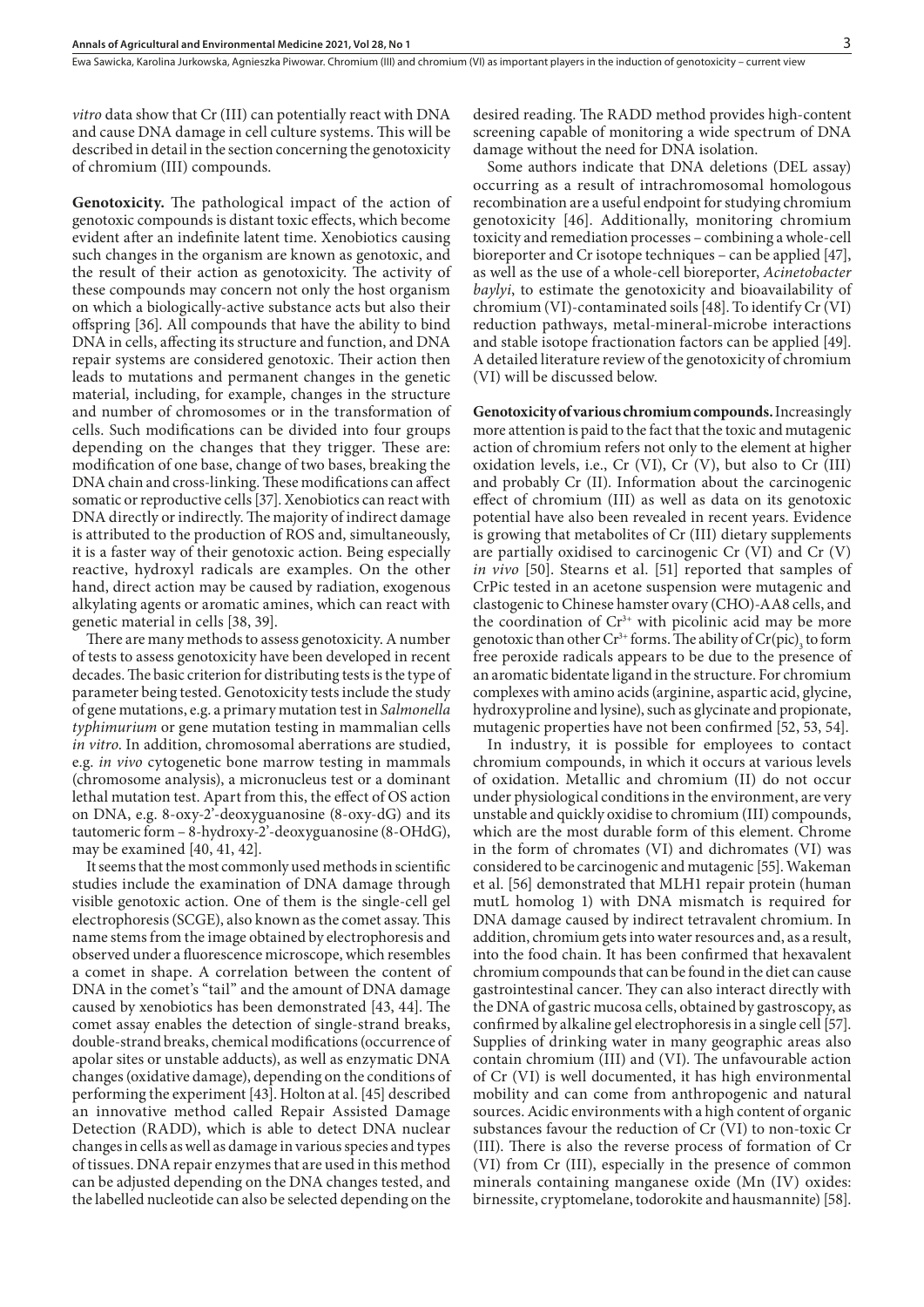The Cr (III) cytotoxicity depends on the coordinated ligand, its concentration and time of exposure. For example, the complexes of Cr (III) with histidine or oxalate as ligands are not carcinogenic, but such properties are indicated for the three-core Cr (III) complex with an acetate anion and a complex with a picolinate anion, which are associated with high-concentration chromium as well as with the presence of ascorbate and hydrogen peroxide [30, 59].

**Genotoxicity of chromium (III).** In the scientific literature, there are increasing doubts about the safety of consuming particularly high doses of Cr (III) supplements, especially those containing  $Cr(pic)$ , [34, 60]. Cr (III) compounds are considered about 100 times less toxic than Cr (VI) [61]. Chromium (III) used to be considered non-toxic, but it was found that it is capable of generating hydroxyl radicals. Its toxicity has recently been demonstrated by decreasing the plasma's ability to reduce iron ions or to induce lipid peroxidation. In addition, Cr (III) has a well-documented ability to bind DNA [62]. These features are associated with a lower penetration of Cr (III) by biofilms because – unlike Cr (VI), which is an anion and is transported by anion transporters – Cr (III) does not have such properties. Although Cr (III) complexes cannot penetrate cell membranes easily, they have the ability to accumulate around cells to induce morphological changes on the cell surface and cause damage to cell membrane lipids by disrupting the function and integrity of the cell, ultimately causing DNA damage [63]. According to the IARC, trivalent chromium has no carcinogenic effect on the human organism, thus it is classified under group 3. Although chromium (III) is not considered a direct carcinogen, it plays a major role in chromium (VI)-induced chromogenesis, which results from "chain" reduction reactions on Cr (II) occurring in the cell nucleus [64, 65].

Available *in vivo* evidence suggests that genotoxic effects are unlikely to occur in humans or animals using Cr (III) supplementation in proper doses. However, an excessive consumption of Cr (III) supplements does not seem justified at present. The potential for genotoxic side-effects of Cr (III) complexes may outweigh their possible benefits as insulin enhancers, and the recommendations for their use as either nutritional supplements or antidiabetic drugs need to be reconsidered in the light of some studies and should ultimately be limited [34, 63, 66].

The genotoxicity of Cr (III) is indirectly connected with the reduction of Cr (VI) inside cells to trivalent chromium, which displays an affinity for both DNA bases and the phosphate backbone. A diverse array of genetic lesions is produced by Cr including Cr-DNA monoadducts, DNA inter-strand crosslinks (ICLs), DNA-Cr-protein cross-links (DPCs), apurinic/ apyrimidinic site (also known as an abasic site), DNA strand breaks and oxidised bases [67]. Cr (III), the product of Cr (VI) reduction, forms six bonds that enable intermolecular cross-linking. The ability of Cr (VI) to cause ICLs, whose formation mechanisms and presence in human cells are still uncertain, was studied. Morse et al. [68] suggest that the generation of ICLs by chromate is probably an *in vitro* phenomenon occurring under conditions permitting the formation of Cr (III) oligomers. The authors found that the *in vitro* reduction of Cr (VI) with glutathione showed a sublinear production of ICLs, the yield of which was less than 1% of total Cr-DNA adducts under optimal conditions. They

additionally indicated inhibitory effects of ligand-Cr (III) binding on the formation of cross-linking species. Cr (III), considered a non-toxic form of chromium, has the ability to form complexes with DNA and takes part in the induction of oxidative stress and generating hydroxyl radicals, which can be a potential mutagenic factor [62]. The ability of chromium (III) to form Cr (III)-DNA complexes and cross-links through the interaction of Cr (III)-DNA complexes with glutathione, histidine or cysteine, the adducts of which have a mutagenic effect, was demonstrated. Cr (III)-DNA and histidine-Cr(III)- DNA adducts induce the passage of nitrogenous bases: G: C  $\rightarrow$  A: T (where G – guanine, C – cysteine, A – adenine and T – thymine) and the transversion of nitrogenous bases: G:  $C \rightarrow T$ : A with a similar frequency, while the glutathione-Cr (III)-DNA adduct is mainly responsible for  $G: C \rightarrow T: A$ ,  $G: C \rightarrow T$ : A transversion. Both changes in the structure of DNA promote the formation of mutations in cells, inhibition of replication, consequently leading to programmed cell death, i.e. apoptosis [69].

Figgitt et al. [70] investigated whether Cr (III), Cr (VI), Co (II) and their interactions can induce chromosomal aberrations in human fibroblasts *in vitro.* They used the same concentrations found in the peripheral blood of exposed people (in industry, the environment, and after replacement surgery of the CoCr alloy in the implant) using 24-colour M-FISH, which is a sensitive way to detect translocations and aneuploidy, and they examined the effects of a 24-hour exposure and its impact up to 30 days after exposure to record genomic instability and/or repair. As representing levels of these metals found in the blood of patients with worn implants, higher physiological doses: 20 and 25 ppb or 40 and 50 ppb (parts per billion) were applied respectively. The metals were examined individually and in combination to investigate a potential synergy between cobalt and chromium. The authors showed that physiological doses of these metal ions mainly induced numerical aberrations rather than structural aberrations. In addition, they revealed that Co was the least reactive, while Cr (VI), especially in combination with Co, was the most reactive. All metals ions at the highest physiological doses (40 and 50 ppb) caused simple (a gain or loss of three or fewer chromosomes) and complex (over 49 chromosomes) aneuploidy. In addition, both metal ions at the lowest physiological dose caused a significant increase in total aberrations. The authors concluded that these metal ions can cause chromosomal aberrations in peripheral blood lymphocytes at the above doses [70].

El-Yamani et al. [71] examined chromium compounds (hexavalent sodium chromate and trivalent chromium chloride) in human lymphoblastoid line cells (TK6). Both compounds were genotoxic using the comet assay, although the percentage of tail DNA obtained after treatment with Cr (VI) was significantly higher than that obtained for Cr (III) at higher tested concentrations: 0.8 mM and 1 mM. Further, treatment with formamidopyrimidine (FPG) and endonuclease III (EndoIII) showed a greater degree of DNA damage, indicating that the induction of oxidised bases is a significant part of the damage caused by chromium compounds. In addition, kinetic repair studies have shown that the generated DNA damage is removed after about eight hours, with the damage caused by Cr (III) repairing faster than the damage caused by Cr (VI). These data indicate that a large proportion of chromium-induced DNA damage is correlated with oxidative damage and that both Cr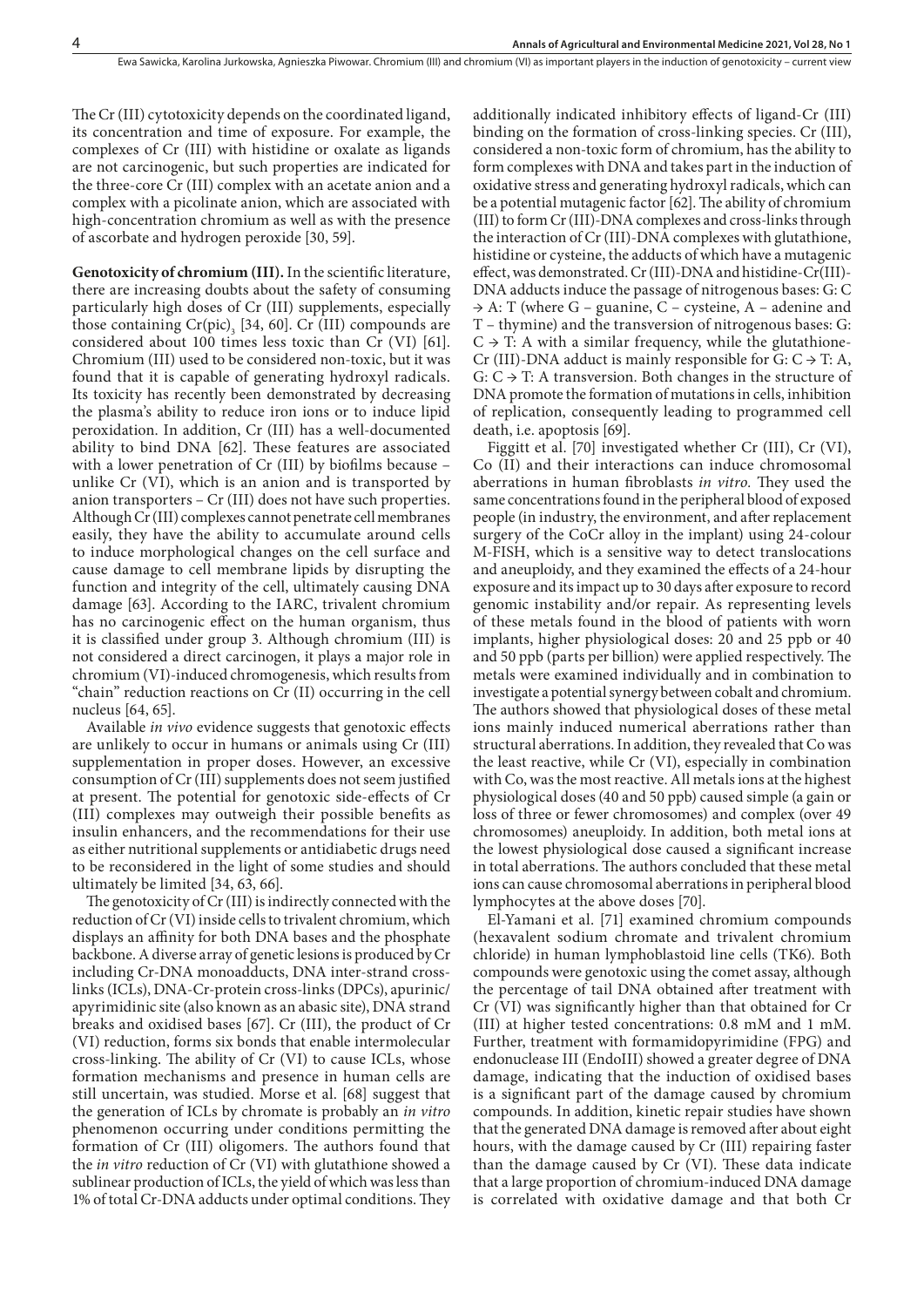compounds interfere with the repair mechanisms involved in the repair of DNA damage caused by gamma radiation [71].

The Novotnik group [72] recently pointed to the possibility of the formation of chromium chelates with EDTA (ethylenediaminetetraacetate) at high concentrations in surface waters as common environmental pollutants. Their presence can lead to the occurrence of Cr chelation with EDTA, thus a stable Cr (III)-EDTA complex was formed. The cytotoxic and genotoxic activity of Cr (III)-EDTA was evaluated in comparison to the activity of Cr (VI) and Cr (III) nitrate in a human haepatoma cell line (HepG2) at cytotoxic (0.04 μg/mL – 25 μg/mL after 24-hour exposure) and noncytotoxic concentrations. The authors revealed that Cr (VI) at concentrations  $\geq$  0.2 μg/mL and Cr (III) at  $\geq$  1.0 μg/mL resulted in DNA damage, whereas after exposure to Cr (III)- EDTA no crack was determined in the DNA strand. This is evidence that Cr (III)-EDTA does not induce DNA damage and does not affect the genomic stability of HepG2 line cells, it should therefore not pose an environmental or health problem.

Fang et al. [14] compared the effect of Cr  $(VI)$  (i.e.  $CrO<sub>3</sub>$ ) and Cr (III) (i.e. CrCl<sub>3</sub>) on DNA damage both *in vivo* and *in vitro*. They conducted studies in cell-free systems and demonstrated that Cr (III) does bind to DNA, leading to a decrease in the fidelity and an increase in the processivity of DNA polymerases, which may ultimately lead to increased mutations. The authors found that the compounds increase the rate of mutation and cause DNA degradation and showed that both forms can induce genetic mutations in yeast cells. Surprisingly, they observed that  $CrCl<sub>3</sub>$  is more genotoxic than  $CrO_3$  in both yeast and animal cells. Additionally, it was found that these two compounds interact with DNA differently.  $\text{CrO}_3$  binds to DNA in an intercalative manner and irreversibly destroys the DNA configuration. In contrast,  $CrCl<sub>3</sub>$  interferes with the base pairing mode. These results suggest that both trivalent and hexavalent chromium compounds are genotoxic and cause DNA damage, but the ability of  $CrCl<sub>3</sub>$  to generate DNA damage is significantly greater than that of CrO<sub>2</sub>. However, it remains unclear whether Cr (III) and Cr  $(VI)$  act on DNA through the same or different mechanisms [14].

The studies carried out by the [National Toxicology Program](https://www.ncbi.nlm.nih.gov/pubmed/?term=National Toxicology Program%5BCorporate Author%5D) (NTP) [73] revealed that during the standard screening assays conducted by the NTP,  $Cr(pic)$ , monohydrate showed no clear evidence of genotoxicity. It was not mutagenic in the majority of genotoxicity tests used: *Salmonella typhimurium* strains TA98 or TA100 or *Escherichia coli* strain WP2 uvrA/ pKM101. No increase in the frequency of micronucleated normochromatic erythrocytes (MNEs) was observed in male B6C3F1 mice fed with Cr(pic), monohydrate for three months. Additional genotoxicity testing was conducted using  $Cr(pic)$ <sub>3</sub> (not the monohydrate form of the compound) – the results were also negative. No induction of gene mutations after  $Cr(pic)$ <sub>3</sub> was observed in two independent studies conducted in several strains of *S. typhimurium*. On the basis of these two-year feed studies, there was equivocal evidence of the carcinogenic activity of chromium picolinate monohydrate in male F344/N rats given an increase in the incidence of preputial gland adenoma. There was no evidence of the carcinogenic activity of chromium picolinate monohydrate in female F344/N rats or in male or female B6C3F1 mice [73]. Estimating the genotoxicity of chromium (III) propionate complex in rat's peripheral blood lymphocytes

by the comet assay, the team of Staniek et al. [74] carried out research on eighteen 12-week-old female Wistar rats, which was supplemented by Cr (III) and Cr (VI) in different combinations (but equivalent to 100 mg Cr/kg body mass/ day, for four weeks) in the daily diet. The authors found that high doses of supplementary Cr (III) did not affect body mass gain, feeding efficiency ratio or internal organ masses. Treating rats with the Cr (III) propionate complex, in contrast to Cr (VI), did not affect the comet assay results in lymphocytes significantly, which suggests that the compound does not exert genotoxic effects in rats [74].

Ateeq et al. [75] revealed that occupational exposure to trivalent chromium can lead to oxidative stress and DNA damage in tannery workers. They showed that blood chromium, DNA damage, superoxide dismutase (SOD) and malondialdehyde (MDA) levels were significantly higher, while the glutathione (GSH) level was significantly lower in workers (exposed group) compared to the control group. Correlation analysis demonstrated a significant relationship between the blood chromium level with oxidative stress parameters and DNA damage. The results of the comet assay showed that the mean tail length of the exposed group was significantly higher compared to the control. The authors underline that the chromium concentration in erythrocytes is a sensitive indicator of a recent exposure to Cr. Furthermore, lymphocytes, due to their relatively long life span (ranging from several months to years), are indicated as good chromium exposure markers. They are also capable of great uptake, intracellular reduction and accumulation of chromium (VI). Their chromium content represents the amount accumulated over a long period of time and more accurately may express the blood cell body burden. The authors concluded that DNA damage and the blood chromium level may serve as an efficient biomarker in tannery workers exposed to trivalent chromium [75].

**Genotoxicity of chromium (VI).** As already mentioned, Cr (VI) is classified under group 1 of human carcinogenic agents by IARC (International Agency for Research on Cancer) because there is sufficient evidence of the carcinogenicity of these compounds in humans. In addition, the European Union (EU), Environmental Protection Agency (EPA) and World Health Organization (WHO) included chromium (VI) compounds as carcinogenic to humans. Chromium (VI) compounds in *in vitro* and *in vivo* studies caused: damage to DNA, mutation of genes, increased frequency of sister chromatid exchange and chromosome aberrations [76, 77].

Most of Cr (VI) compounds in the EU are classified under category 1B according to the CLP classification (classification, labeling and packaging) due to the initiation of the process of carcinogenesis in animals. CLP is a EU regulation from 200, which aligns the EU system of classification, labelling and packaging of chemical substances and mixtures to the Globally Harmonised System (GHS). Classification and labelling identify hazardous chemicals and inform users about their hazards through standard symbols and phrases. The most important substances containing hexavalent chromium can include: chromium (VI) oxide, chromate (VI), dichromate (VI) and chromium dioxide dichloride, commonly known as chromic chloride [13]. Chromium (VI) oxide, chromate (VI) and nickel (II) dichromate and zinc chromates (VI) are marked with the 1A symbol, which refers to a carcinogenic substance detected on the basis of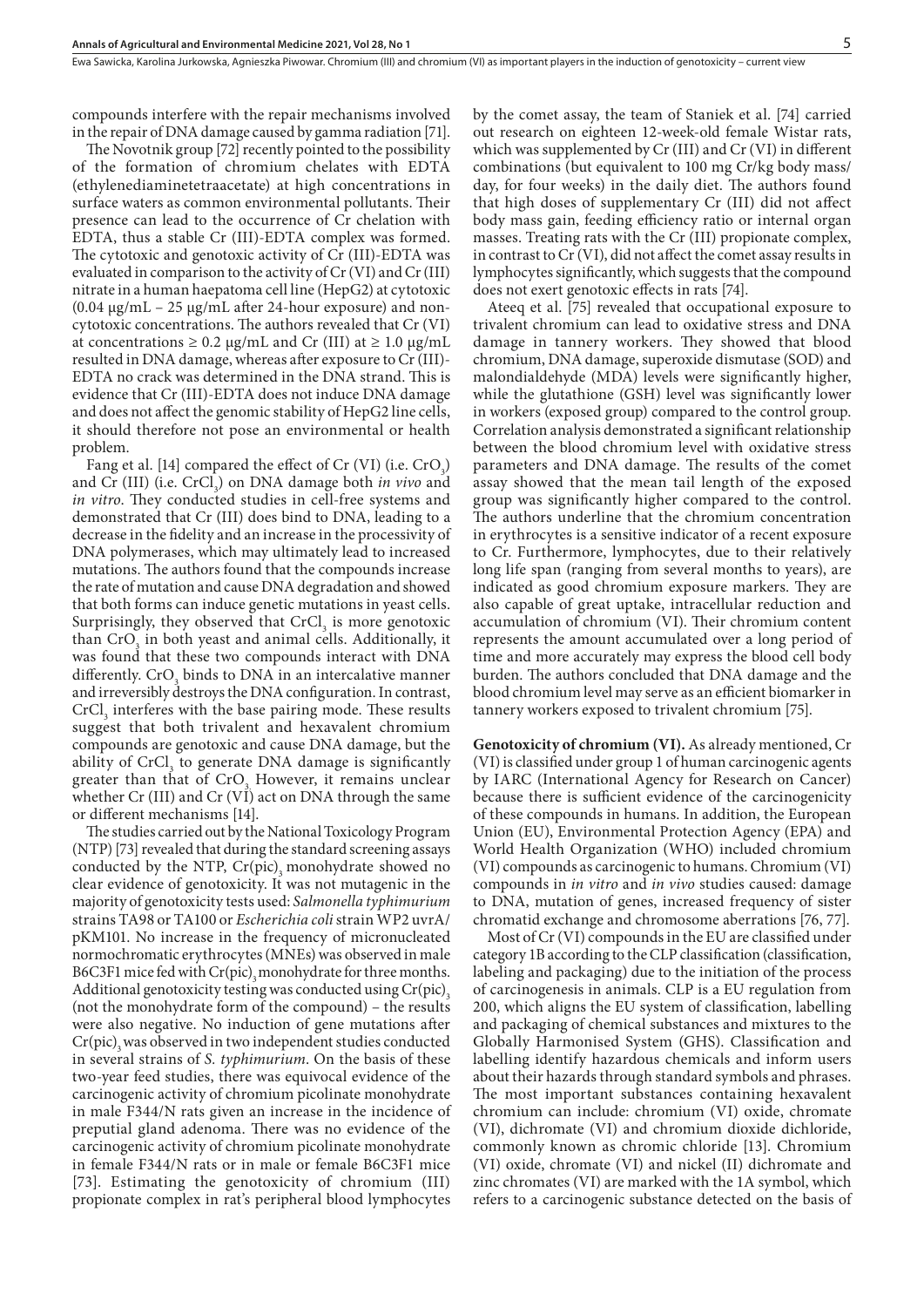epidemiological studies. Chromium (VI) compounds in the form of alkali metal salts and ammonium salts, as well as chromium trioxide with chromyl chloride, are classified under category 1B due to mutagenic effects on reproductive system cells [78].

Chromium (VI) is a recognised human carcinogen, can get into the cells with the anionic sulfate/phosphate transport system, and can then be reduced to lower-valency semiproducts consisting of pentavalent chromium, tetravalent chromium or Cr (III) by cell reducers [63]. Hexavalent chromium is associated with occupational lung cancer and poses a significant public health concern. When exposed to Cr (VI), cells rapidly internalise this compound and metabolise it to Cr (III). By-products of Cr (VI) metabolism include unstable  $Cr$   $(V)$  and  $Cr$   $(IV)$  intermediates that are believed to be directly responsible for the genotoxicity and carcinogenicity caused by Cr (VI) exposure. However, the carcinogenic potential of the Cr intermediates and the mechanisms of Cr-induced carcinogenesis remain to be further defined [79]. Wakeman et al. [56], utilising synthetic Cr (IV) and Cr (V) compounds, demonstrated that exposure to both compounds induces DNA double-strand breaks; however, of the two compounds, mammalian cells only respond to Cr (V)-induced DNA damage.

Strong oxidation-reduction properties of chromium (VI) are indicated as a basis of its toxicity. The genotoxicity of Cr (VI) is rather caused by the products of its downregulating metabolism. Semi-finished products – ROS and Cr  $[(Cr (V) and Cr (IV)] - are potential sources of$ oxidative damage induced by Cr (VI) [80]. Cr (VI) does not interact directly with DNA and thus its genotoxicity is attributed to its intracellular reduction to Cr (III) via reactive intermediates. The resulting DNA damage can be divided into two categories: (i) oxidative damage to DNA and (ii) Cr (III)-DNA interactions [46]. In general, literature data provide evidence for a three-step cross-linking mechanism involving: (i) reduction of Cr (VI) to Cr (III), (ii) Cr (III)-DNA binding, and (iii) protein capture by DNA-bound Cr (III) generating protein-Cr (III)-DNA cross-links. It is known that hexavalent chromium is an inducer of the creation of DNA-protein cross-links that contributes by the repression of inducible genes and the genotoxicity of this metal, whereas lymphocytic DPCs have also shown potential usefulness as biomarkers of human exposure to Cr (VI). *In vitro* reactions of Cr (VI) with one-electron reducing thiols (glutathione and cysteine) or two-electron donating ascorbate were all efficient in DPC production, indicating a dispensable role of Cr (V) [81]. Cr (VI) transforms with the participation of cytochrome P450, as well as vitamin B5 and glutathione with a genotoxic superoxide or hydroxyl radicals, as well as hydrogen peroxide production. The first reduction stage is the reaction of chromium (VI) with glutathione, resulting in a thiol radical of glutathione that reacts with other compounds containing the thiol group, resulting in the formation of a superoxide anion radical. Both the primary substrate – Cr (VI) – and the final product – Cr (III) – take part in the Fenton reaction, contributing to the formation of hydroxyl radicals, and Cr (VI) also catalyses the formation of superoxide anion radicals with  $H_2O_2$  [46, 69]. O'Brien et al. [82] revealed that hypoxia hinders the formation of chromium DNA adducts. They found that although hypoxia lasting two hours does not inhibit the reduction of Cr (VI) by ascorbic acid, the binding of Cr-DNA under these conditions was reduced

to 70% by hypoxia. Previously, Quievryn et al. [83] showed that in human fibroblasts the reduction of carcinogenic Cr (VI) by vitamin C at a physiological concentration, produces cross-links of ascorbate-Cr (III)-DNA, binary adducts of Cr (III)-DNA, and can potentially cause DNA oxidative damage through intermediate reaction products. It turned out that the crosslinks of Cr (III)-DNA ascorbate were significantly more mutagenic than the smaller Cr (III)-DNA adducts and accounted for over 90% of Cr (VI) mutagenicity. Ternary adducts were also several times stronger in inhibiting replication than binary complexes.

In the study on the WTHBF-6 cell line (human lung cells), evaluating the effect of Cr (VI) on DNA damage and using the comet assay, it was shown that the exposure of cells to zinc chromate (II) and sodium chromate (VI) significantly increases double-strand breaks of the DNA strand, compared to cells not exposed to such compounds [84, 85]. However, in the study on A549 cell lines (human lung cancer cells) and BEAS-2B (human bronchial epithelial cells) using the comet assay, it was revealed that sodium chromate significantly increases the amount of DNA damage [86]. Cavallo et al. [85] found that Cr (VI) at concentrations of 0.5 M, 1.0 M, 1.0 µM also caused DNA damage, but it was also demonstrated that in the case of Cr (VI) at concentrations of  $0.5 \mu M$  and 10 µM, the number of DNA breaks was dependent on the time of exposure to this xenobiotic.

The ability of Cr (VI) to induce inter-strand DNA crosslinks between chains (ICLs), whose mechanisms of formation and presence in human cells are not fully understood, was examined. Morse et al. [68] found that chromium (VI) cross-links DNA between chains *in vitro*, but does not show hypersensitivity in human cells lacking cross-link repair. They suggest that the generation of ICLs (cross-links between DNA chains) by chromate is probably an *in vitro* phenomenon under conditions that allow Cr (III) oligomers to be formed. Xie et al. [86] explored whether Cr (VI) particles induce double-strand breaks (DSB) in human bronchial cells, and showed that this major chemical carcinogen can induce both DNA double-strand breaks and alter their repair. Chromate, the predominant form of Cr (VI) at neutral pH, is taken up by all cells through sulphate channels and is not enzymatically activated by ubiquitous ascorbate and small thiols. The most common form of DNA damage caused by Cr (VI) is Cr-DNA adducts that cause chromosomal mutations and cracks. Emerging evidence points to bidirectional interactions between DNA damage and epigenetic changes that collectively determine the spectrum of genomic rearrangements and gene expression profiles in tumours. The extensive formation of DNA adducts, pronounced positivity in genotoxicity tests with high predictive values for carcinogenicity, the shape of tumour-dose responses in mice, and a biological signature of mutagenic carcinogens (multispecies, multi-dependent and transgenic carcinogenesis) strongly support the importance of mutagenic mechanisms responsive to DNA in the carcinogenic activity of Cr (VI). The results of bioavailability and kinetic considerations suggest that 10–20% of a low dose of Cr (VI) consumed, escapes human gastric inactivation [58]. Recently, Krawic et al. [87] made an interesting observation concerning interactions between chromate –  $Cr$  (VI) – and three other metal ions [Fe (III), Mn (II), Ni (II)] that are typically released from stainless-steel welding particles. In human lung epithelial cells (with physiological levels of ascorbate and glutathione),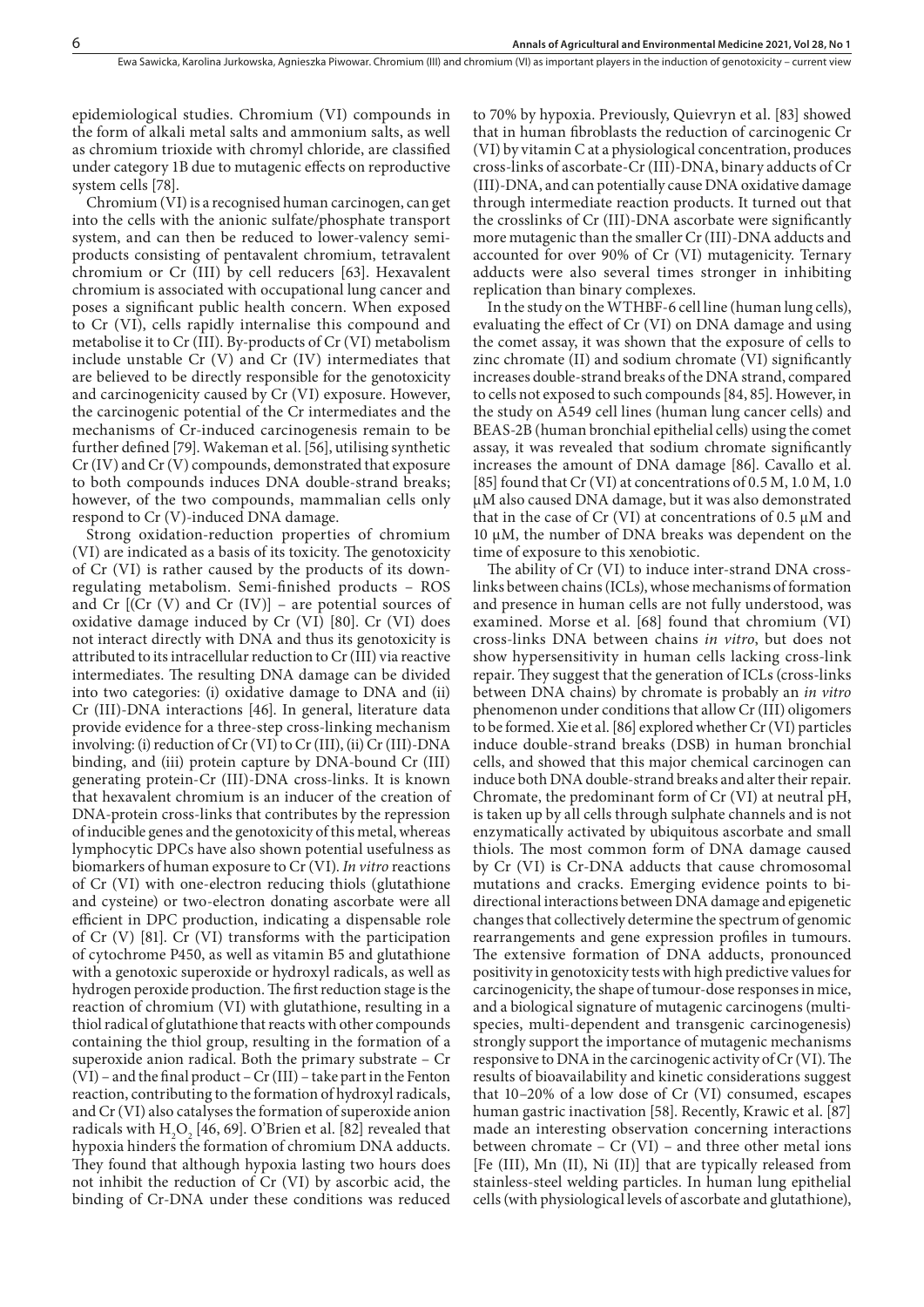Ewa Sawicka, Karolina Jurkowska, Agnieszka Piwowar . Chromium (III) and chromium (VI) as important players in the induction of genotoxicity – current view

the authors showed that Cr (VI) was by far the most cytotoxic metal in single exposures, but co-exposure with Fe (III) suppressed the cytotoxicity and genotoxicity of Cr (VI), which resulted from a severe inhibition of chromium uptake by cells and required extracellular ascorbate/glutathione. In chemical terms, the detoxification of Cr (VI) occurred via its rapid extracellular reduction by Fe (II) that primarily originated from ascorbate-reduced Fe (III). Glutathione was a significant contributor to the reduction of Cr (VI) by Fe only in the presence of ascorbate.

These findings established an important case when exposure to mixtures causes the inactivation of a potent human carcinogen. What is more, they showed that the variability in Cr (VI) metabolism among common cell culture media was caused by their different Fe content. Ni (II) and Mn (II) had no detectable effects on the metabolism, cellular uptake or cytotoxicity of Cr (VI). This was confirmed in three human lung cell lines, including stem cell-like and primary cells [87]. Gaddameedi et al. [66] examined the role of insulin in Cr (VI)-mediated genotoxicity. They applied a wall-less mutant of *Neurospora crassa* (FGSC Stock No. 4761), known to possess an insulin receptor in its cell membrane, and hence a good model for chromium toxicity research. The authors explored the toxicity of Cr (VI) and the possible impact on a simultaneous exposure to insulin in *Neurospora crassa*. The comet assay of *N. crassa* cells treated with 100  $\mu$ mol l<sup>1</sup> Cr (VI) showed up to a 50% reduction in comet tail lengths when incubated simultaneously with 0.4 U insulin. The authors concluded that the insulin-mediated protection from DNA damage by Cr (VI) is the result of scavenging free radicals liberated during Cr (VI) exposure. In general, Cr (VI) toxicity is dependent on available insulin, showing that Cr (VI) toxicity can be a serious problem in people with diabetes who have insufficient insulin [66].

| Cr (VI)                                                                                                                                                 |                                                                                                                                      |                                                                                          |                        |
|---------------------------------------------------------------------------------------------------------------------------------------------------------|--------------------------------------------------------------------------------------------------------------------------------------|------------------------------------------------------------------------------------------|------------------------|
| Mechanism of genotoxicity                                                                                                                               | Compound                                                                                                                             | Material                                                                                 | Author                 |
| Binding to DNA in an intercalative manner, irreversibly<br>destroying the DNA configuration                                                             | Chromium trioxide<br>CrO,                                                                                                            | SJR576-p yeast cells;<br>human T cell leukemia Jurkat cells                              | Fang et al., 2014      |
| Directly interaction with the DNA of gastric mucosa cells                                                                                               | Potassium dichromate K <sub>2</sub> Cr <sub>2</sub> O <sub>2</sub>                                                                   | Human peripheral blood lymphocytes,<br>human gastric mucosa cells                        | Trzeciak et al., 2000  |
| Double strand breaks formation                                                                                                                          | Zinc chromate<br>ZnCrO                                                                                                               | WTHBF-6 human lung cells,<br>h-TERT immortalized clonal cell line                        | Qin et al., 2014       |
|                                                                                                                                                         | Lead chromate<br>PbCrO <sub>4</sub>                                                                                                  | WTHBF-6 human lung fibroblasts,                                                          | Xie et al., 2005       |
| Increased amount of DNA damages                                                                                                                         | Sodium chromate<br>Na <sub>2</sub> CrO <sub>4</sub>                                                                                  | Human lung cancer cells<br>$(A549)$ ;<br>human bronchial epithelial cells<br>$(BEAS-2B)$ | Cavallo et al., 2010   |
| Mutation of genes, exchanges of sister chromatids and<br>chromosomes aberrations                                                                        | $Cr$ (III)<br>Cr (VI)                                                                                                                | Human fibroblasts<br>in vitro                                                            | Figgitt et al., 2010   |
|                                                                                                                                                         | Sodium chromate<br>Na <sub>2</sub> CrO <sub>4</sub>                                                                                  | Human lung cancer cells (A549),<br>human bronchial epithelial cells<br>$(BEAS-2B)$       | Cavallo et al., 2010   |
|                                                                                                                                                         | Lead chromate<br>PbCrO                                                                                                               | WTHBF-6 human lung fibroblasts                                                           | Xie et al., 2005       |
| Reduction of Cr (VI) to Cr (III)-damage by ROS                                                                                                          | Potassium chromate<br>K,CrO<br>K <sub>3</sub> CrO <sub>s</sub> (Cr[V]) Cr(diethylenetriamine)<br>$(O_2)$ 2.H <sub>2</sub> O (Cr[IV]) | HeLa cells                                                                               | Wakeman et al., 2017   |
|                                                                                                                                                         | Cr (VI)                                                                                                                              | Yeast Saccharomyces cerevisiae                                                           | Sobol et al., 2012     |
|                                                                                                                                                         | Sodium chromate<br>Na <sub>2</sub> CrO <sub>4</sub><br>chromium chloride<br>CrCl <sub>3</sub>                                        | Human lymphoblastoid cells (TK6)                                                         | El-Yamani et al., 2011 |
| DNA-protein cross-links (DPCs) generation                                                                                                               | Potassium chromate<br>$K,$ CrO $_A$                                                                                                  | Human lung A549 cells                                                                    | Macfie et al., 2010    |
| $Cr$ (III)                                                                                                                                              |                                                                                                                                      |                                                                                          |                        |
| Excessive production of ROS                                                                                                                             | $Cr$ (III)                                                                                                                           | <b>Tannery workers</b>                                                                   | Ateeq et al., 2016     |
|                                                                                                                                                         | Cr(III) peptide (triglycine, tetraglycine<br>and pentaglycine) complexes                                                             | Spectroscopic characterization                                                           | Headlam et al., 2016   |
| Ability to accumulate around cells to induce morphological<br>changes on the cell surface (DNA damage).                                                 | Cr (III)                                                                                                                             | Shewanella oneidensis MR-1                                                               | Wang et al., 2017      |
| Cr-DNA monoadducts, DNA interstrand crosslinks (ICLs), DNA-<br>Cr-protein crosslinks (DPCs), apurinic/apyrimidinic site; DNA<br>strand breaks creation  | Chromium chloride<br>CrCl <sub>3</sub>                                                                                               | Human and rodent cells                                                                   | O'Brien et al., 2006   |
| Binding to DNA, leading to a decrease in fidelity and an<br>increase in the processivity of DNA polymerases;<br>interference with the base pairing mode | chromium chloride<br>CrCl <sub>3</sub>                                                                                               | SJR576-p yeast cells;<br>human T cell leukemia Jurkat cells                              | Fang et al., 2014      |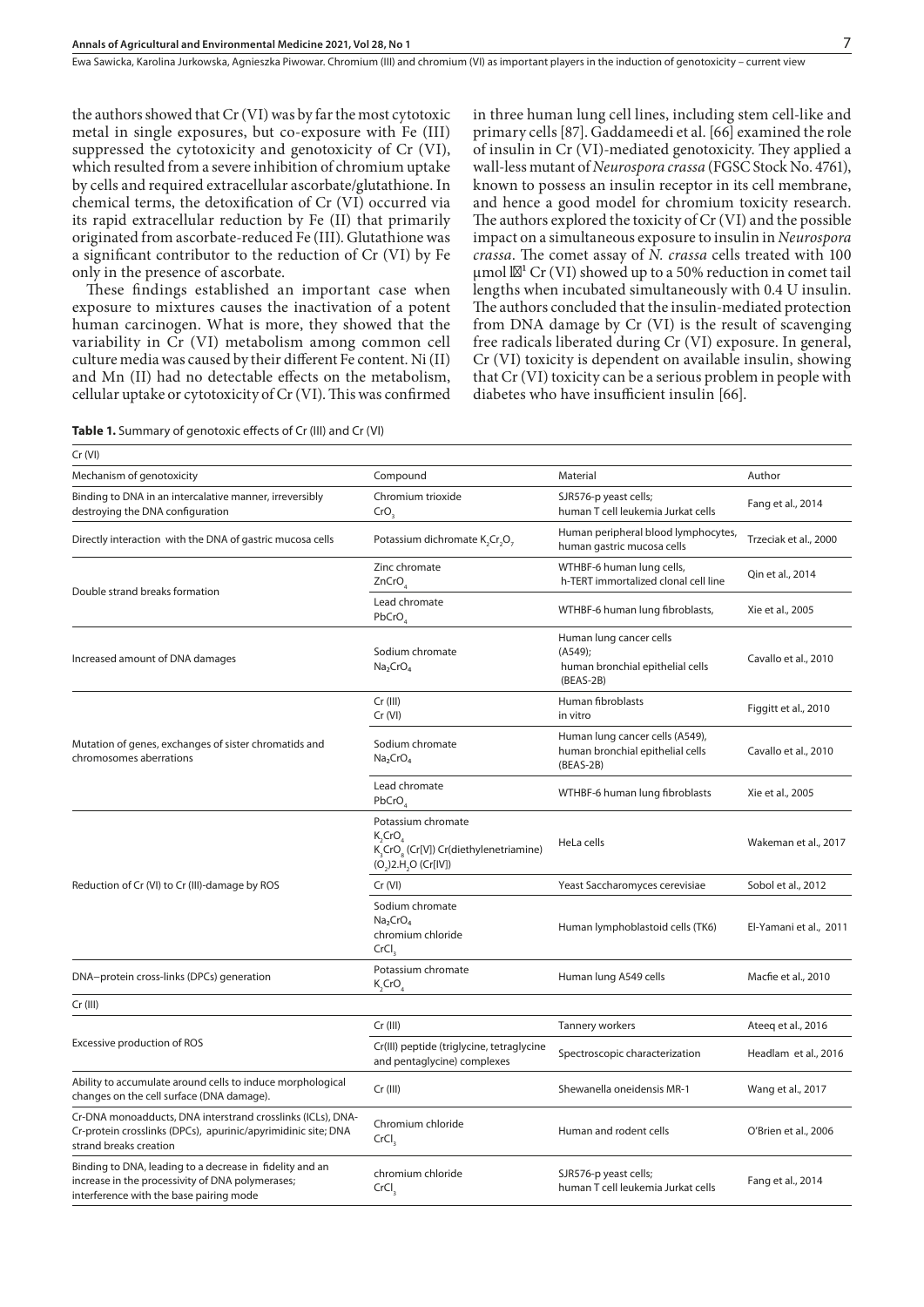Estimation of the mutagenicity and genotoxicity of Cr (VI) in accordance with the National Toxicology Program (NTP) in male and female mice and rats revealed clear evidence of its carcinogenicity, and confirmed its mutagenicity in numerous *in vitro* assays, in animals (mice and rats) and in humans In addition to the association with the occurrence of respiratory cancers (lung, nasal, larynx, sinus cancers) and exposure to chromium compounds, some meta-analyzes provided data on the relationship between this exposure and the occurrence of other human cancers such as: stomach, brain, malignant lymphoma, myeloid leukemia, bladder and panreatic cancers [88].The studies postulated key steps in tumour formation, which included the interaction of DNA with Cr (VI) and reduction to Cr (III), mutagenesis, or cell proliferation. Within the timeframe and tumourigenic dose range for early events, genetic changes in mice (single/ double-stranded DNA breaks) commence within 24 h. Mechanistic evidence was also found for oxidative damage and DNA adduct formation contributing to tumour response. Therefore, the weight of evidence supports the plausibility that Cr (VI) may act through a mutagenic mode of action [89]. Table 1 summarizes the genotoxic effects of Cr (III) and Cr (VI).

#### **CONCLUSIONS**

Human exposure to heavy metals has been reported and requires further research. Although some of these heavy metals are essential elements for humans, they may also be toxic at low concentrations due to various mechanisms of action. Genotoxic studies of both Cr (VI) and Cr (III) were reviewed based on the literature data. Evaluation of the genotoxicity of Cr (VI) – a chromium compound – and mainly trivalent chromium, requires reconsideration, especially towards the estimation of Cr (III) action which is present at higher concentrations in food and dietary supplements. The literature data indicate that the safety of use of Cr (III) compounds has recently provoked controversy. Their use in dietary supplements is undetermined and an excessive intake of Cr (III) supplements does not appear to be justified at present. As with other agents of nutrients exhibiting genotoxic effects *in vitro* under high-exposure conditions, nutritional benefits thus appear to outweigh the theoretical risk of genotoxic effects *in vivo* only at normal or slightly elevated physiological intake levels.

Even though the mechanisms of Cr (VI) genotoxic action is known, the issue with Cr (III) is still under discussion and remains not clearly explained. It is evident that scientific papers on the genotoxicity of chromium (III) are very diverse, some of them being aware of the genotoxic effect of this metal ion, while others deny it. Thus, research on the genotoxic effects of chromium compounds, especially trivalent compounds, should be continued and their reasonable use should be recommended.

#### **Acknowledgements**

The review was prepared under the project the 'Regional Initiative of Excellence' programme for 2019–2022 (Project No. 016/RID/2018/19), financed by the Ministry of Science and Higher Education in Warsaw, Poland, The review was also supported by the Medical University in Wrocław, Poland (Grant No. ST-D150.18.004).

#### **REFERENCES**

- 1. Jena GB, Kaul CL, Ramarao P. Genotoxicity testing, a regulatory requirement for drug discovery and development: impact of ich guidelines. Indian J Pharmacol. 2002; 34: 86–99.
- 2. Phillips DH1, Arlt VM. Genotoxicity: damage to DNA and its consequences. EXS. 2009; 99: 87–110.
- 3. Mohamed S, Sabita U, Rajendra SV, Raman D. Genotoxicity: Mechanisms, Testing Guidelines and Methods. Glob J Pharmaceu Sci. 2017; 1(5). doi: 10.19080/GJPPS.2017.02.555575
- 4. Hamilton EM, Young SD, Bailey EH, Watts MJ. Chromium speciation in foodstuffs: A review. Food Chem. 2018; 250(1): 105–112. doi: 10.1016/j. foodchem.2018.01.016
- 5. Jurkowska K, Sawicka E, Piwowar A. Chrom pierwiastek już dobrze znany czy wciąż nieznany – dwa oblicza działania. Farm Pol. 2019; 75(4): 208–218.
- 6. O'Flaherty EJ, Kerger BD, Hays SM, Paustenbach DJ. A physiologically based model for the ingestion of chromium(III) and chromium(VI) by humans. Toxicol Sci. 2001; 60(2): 196–213.
- 7. Jomova K, Valko M. Advances in metal-induced oxidative stress and human disease. Toxicology. 2007; 283(2–3): 65–87. doi: 10.1016/j. tox.2011.03.001
- 8. Surgiewicz J. Chrom i jego związki metoda oznaczania. Podstawy i Metody Oceny Środowiska Pracy. 2009; 1(59): 113–118.
- 9. Lewicki S, Zdanowski R, Krzyżowska M, Lewicka A, Dębski B, Niemcewicz M, et al. The role of Chromium III in the organism and its possible use in diabetes and obesity treatment. Ann Agric Environ Med. 2014; 21(2): 331–335. doi: 10.5604/1232-1966.1108599
- 10. Piotrowska A, Pilch W, Tota Ł, Nowak G. Biological significance of chromium III for the human organism. Med Pr. 2018; 69(2): 211–23. DOI: 10.13075/mp.5893.00625
- 11. Mishra S, Bharagava RN. Toxic and genotoxic effects of hexavalent chromium in environment and its bioremediation strategies. J Environ Sci Health C Environ Carcinog Ecotoxicol Rev. 2016; 34(1): 1–32. doi: 0.1080/10590501.2015.1096883
- 12. IARC Working Group on the Evaluation of Carcinogenic Risks to Humans (2012): Chromium(VI) Compounds. In: Arsenic, metals, fibres, and dusts. IARC Monogrophs on the Evaluation of Carcinogenic Risks to Humans; 100(Pt C). International Agency for Research on Cancer (IARC), Lyon pp 147−167.
- 13. Skowroń J, Konieczko K. Związki chromu(VI) w przeliczeniu na Cr(VI) Dokumentacja proponowanych dopuszczalnych wielkości narażenia zawodowego. Podstawy i Metody Oceny Środowiska Pracy 2016; 2(88): 15‒112 DOI: 10.5604/1231868X.1205475
- 14. Fang Z, Zhao M, Zhen H, Chen L, Shi P, Huang Z. Genotoxicity of tri- and hexavalent chromium compounds in vivo and their modes of action on DNA damage in vitro. PLoS One. 2014; 9(8): e103194. doi: 10.1371/journal.pone.0103194
- 15. Levina A, Lay PA. Chemical properties and toxicity of chromium(III) nutritional supplements. Chem Res Toxicol. 2008; 21(3): 563–71. doi: 10.1021/tx700385t
- 16. Sobański L, Sprzęczka-Niedolaz M, Łebek G. Rola chromu w życiu człowieka. Bromat Chem Toksykol. 2007; 2: 113–119.
- 17. Hernandez F, Bemrah N, Séby F, Noël L, Guérin T. Cr(VI) and Cr(III) in milk, dairy and cereal products and dietary exposure assessment. 2019; 1: 1–7. doi: 10.1080/19393210.2019.1598506
- 18. Vincent JB. New Evidence against Chromium as an Essential Trace Element. J Nutr. 2017; 147(12): 2212–2219. doi: 10.3945/jn.117.255901
- 19. Sugden K, Stearns D. The role of chromium(V) in the mechanism of chromate-induced oxidative DNA damage and cancer. J Environ Pathol Toxicol Oncol. 2000; 19: 215–230.
- 20. Kantor ED, Rehm CD, Du M, White E, Giovannucci, EL. Trends in Dietary Supplement Use Among US Adults From 1999–2012. JAMA. 2016; 316(14): 1464–1474. doi: 10.1001/jama.2016.14403
- 21. Lukaski HC, Siders WA, Penland JG. Chromium picolinate supplementation in women: effects on body weight, composition, and iron status. Nutrition. 2007; 23(3): 187–95. doi: 10.1016/j.nut.2006.12.001
- 22. Lewicki S, Zdanowski R, Krzyżowska M, Lewicka A, Dębski B, Niemcewicz M, et al. The role of Chromium III in the organism and its possible use in diabetes and obesity treatment. Ann Agric Environ Med. 2014; 21(2): 331–5. doi: 10.5604/1232-1966.1108599
- 23. Sahin K, Onderci M, Tuzcu M, Ustundag B, Cikim G, Ozercan IH, et al. Effect of chromium on carbohydrate and lipid metabolism in a rat model of type 2 diabetes mellitus: the fat-fed, streptozotocin-treated rat. Metabolism. 2007; 5(9): 1233–1240. DOI: 10.1016/j.metabol.2007.04.021
- 24. Clodfelder BJ, Gullick BM, Lukaski HC, Neggers Y, Vincent JB. Oral administration of the biomimetic [Cr3O(O2CCH2CH3)6(H2O)3]+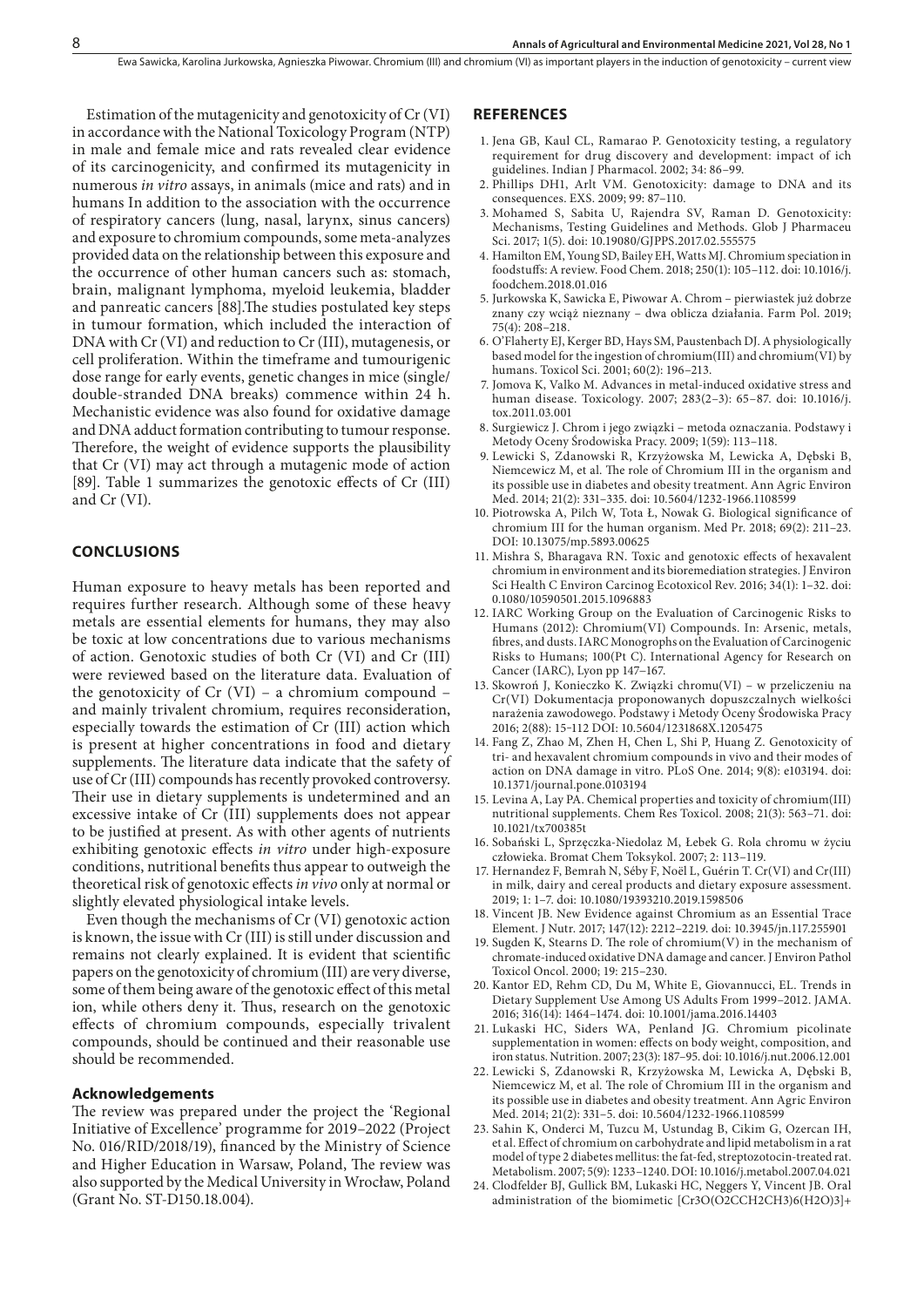Ewa Sawicka, Karolina Jurkowska, Agnieszka Piwowar . Chromium (III) and chromium (VI) as important players in the induction of genotoxicity – current view

increases insulin sensitivity and improves blood plasma variables in healthy and type 2 diabetic rats. J Biol Inorg Chem. 2005; 10(2): 119–30. DOI: 10.1007/s00775-004-0618-0

- 25. Otag A, Hazar M, Otag I, Gürkan A, Okan I. Responses of trace elements to aerobic maximal exercise in elite sportsmen. Glob J Health Sci. 2014; 6(3): 90–96. doi: 10.5539/gjhs.v6n3p90
- 26. Racek J, Sindberg CD, Moesgaard S, Mainz J, Fabry J, Müller L, et al. Effect of chromium-enriched yeast on fasting plasma glucose, glycated haemoglobin and serum lipid levels in patients with type 2 diabetes mellitus treated with insulin. Biol Trace Elem Res. 201; 155(1): 1–4. doi: 10.1007/s12011-013-9758-9
- 27. Yin RV, Phung OJ. Effect of chromium supplementation on glycated hemoglobin and fasting plasma glucose in patients with diabetes mellitus. Nutr J. 2015; 14: 14. doi: 10.1186/1475-2891-14-14
- 28. Ghosh D, Bhattacharyaa B, Mukherjee B, Manna B, Sinha M, Chowdhury J, et al. Role of chromium supplementation in Indians with type 2 diabetes mellitus. J Nutr Biochem. 2002; 13(11): 690–697.
- 29. Kleefstra N, Houweling ST, Jansman FG, Groenier KH, Gans RO, Meyboom-de Jong B, et al. Chromium treatment has no effect in patients with poorly controlled, insulin-treated type 2 diabetes in an obese Western population: a randomized, double-blind, placebocontrolled trial. Diabetes Care. 2006; 29(3): 521–525.
- 30. Chaudhary S, Van Horn JD. Breakdown kinetics of the trichromium(III) oxo acetate cluster ([Cr3O(OAc)6]+) with some ligands of biological interest. J Inorg Biochem. 2007; 101(2): 329–335. DOI: 10.1016/j.jinorgbio.2006.10.006
- 31. Vincent JB. Quest for the molecular mechanism of chromium action and its relationship to diabetes. Nutr Rev. 2000; 58(3 Pt 1): 67–72. DOI: 10.1111/j.1753-4887.2000.tb01841.x
- 32. Pechova A, Pavlata L. Chromium as an essential nutrient: A review. Vet Med (Praha). 2007; 52(1): 1–18.
- 33. Hamilton EM, Young SD, Bailey EH, Watts MJ. Chromium speciation in foodstuffs: A review. Food Chem. 2018; 250(1): 105–112. doi: 10.1016/j. foodchem.2018.01.016
- 34. Eastmond DA, Macgregor JT, Slesinski RS. Trivalent chromium: assessing the genotoxic risk of an essential trace element and widely used human and animal nutritional supplement. Crit Rev Toxicol. 2008; 38(3): 173–90. doi: 10.1080/10408440701845401
- 35. Wierzejska R. Dietary supplements panacea to contemporary health problems, or the triumph of advertisement? Med Rodz. 2017; 20(2): 136–142.
- 36. Song R, Mor G, Naftolin F, McPherson RA, Song J, Zhang Z, et al. Effect of Long-Term Estrogen Deprivation on Apoptotic Responses on Breast Cancer to 17β-Estradiol. J Natl Cancer Inst. 2001; 93(22): 1714–1723.
- 37. Jafari F, Jafari S, Etesamnia P. Genotoxicity, Bioactivity and Clinical Properties of Calcium Silicate Based Sealers: A Literature Review. Iran Endod J. 2017; 12(4): 407–413. doi: 10.22037/iej.v12i4.17623
- 38. Vyšín L, Pachnerová Brabcová K, Štěpán V, Moretto-Capelle P, Bugler B, Legube G, et al. Proton-induced direct and indirect damage of plasmid DNA. Radiat Environ Biophys. 2015; 54(3): 343–352. DOI: 10.1007/s00411-015-0605-6
- 39. Chatterjee N, Walker GC. Mechanisms of DNA damage, repair and mutagenesis. Environ Mol Mutagen. 2017; 58(5): 235–263. doi: 10.1002/ em.22087
- 40. Evans MD, Dizdaroglu M, Cooke MS. Oxidative DNA damage and disease: induction, repair and significance. Mutat Res. 2004; 567(1): 1–61. DOI: 10.1016/j.mrrev.2003.11.001
- 41. Lan J, Gou N, Gao C, He M, Gu AZ. Comparative and mechanistic genotoxicity assessment of nanomaterials via a quantitative toxicogenomics approach across multiple species. Environ Sci Technol. 2014; 48(21): 12937–12945. doi: 10.1021/es503065q
- 42. Eki T. Yeast-based genotoxicity tests for assessing DNA alterations and DNA stress responses: a 40-year overview. Appl Microbiol Biotechnol. 2018; 102(6): 2493–2507. DOI: 10.1007/s00253-018-8783-1
- 43. Czubaszek M, Szostek M, Wójcik E, Andraszek K. Test kometowy jako metoda identyfikacji niestabilności chromosomów. Postepy Hig Med Dosw. 2014; 68: 695–700.
- 44. Kamath GH, Rao KS. Genotoxicity guidelines recommended by International Conference of Harmonization (ICH). Methods Mol Biol. 2013; 1044: 431–58. doi: 10.1007/978-1-62703-529-3\_24
- 45. Holton NW, Ebenstein Y, Gassman NR. Broad spectrum detection of DNA damage by Repair Assisted Damage Detection (RADD). DNA Repair (Amst). 2018; 66–67: 42–49. doi: 10.1016/j.dnarep.2018.04.007
- 46. Sobol Z, Schiestl RH. Intracellular and extracellular factors influencing Cr(VI) and Cr(III) genotoxicity. Environ Mol Mutagen. 2012; 53(2): 94–100. doi: 10.1002/em.20679
- 47. Zhang Q, Song Y, Amor K, Huang WE, Porcelli D, Thompson I. Monitoring Cr toxicity and remediation processes – combining a whole-cell bioreporter and Cr isotope techniques. Water Res. 2019; 153: 295–303. doi: 10.1016/j.watres.2019.01.009
- 48. Jiang B, Zhu D, Song Y, Zhang D, Liu Z, Zhang X, et al. Use of a wholecell bioreporter, Acinetobacter baylyi, to estimate the genotoxicity and bioavailability of chromium(VI)-contaminated soils. Biotechnol Lett. 2015; 37(2): 343–8. doi: 10.1007/s10529-014-1674-3
- 49. Zhang Q, Amor K, Galer SJG, Thompson I, Porcelli D. Using stable isotope fractionation factors to identify Cr(VI) reduction pathways: Metal-mineral-microbe interactions. Water Res. 2019; 151: 98–109. doi: 10.1016/j.watres.2018.11.088
- 50. Headlam HA, Lay PA. Spectroscopic characterization of genotoxic chromium (V) peptide complexes: Oxidation of Chromium (III) triglycine, tetraglycine and pentaglycine complexes. J Inorg Biochem. 2016; 162: 227–237. doi: 10.1016/j.jinorgbio.2016.06.015
- 51. Stearns DM, Silveira SM, Wolf KK, Luke AM. Chromium (III) tris(picolinate) is mutagenic at the hypoxanthine (guanine) phosphoribosyltransferase gene in Chinese hamster ovary cells. Mutat Res. 2002; 513(1–2): 135–142.
- 52. Król E, Krejpcio Z. Poglądy na temat roli chromu (III) w zapobieganiu i leczeniu cukrzycy. Diabet Prakt. 2008; 9: 168–175.
- 53. Stout MD, Nyska A, Collins BJ, Witt KL, Kissling GE, Malarkey DE, et al. Chronic toxicity and carcinogenicity studies of chromium picolinate monohydrate administered in feed to F344/N rats and B6C3F1 mice for 2 years. Food Chem Toxicol. 2009; 47(4): 729–33. doi: 10.1016/j.fct.2009.01.006
- 54. Wang L, Wise JTF, Zhang Z, Shi X. Progress and prospects of reactive oxygen species in metal carcinogenesis. Curr Pharmacol Rep. 2016; 2(4): 178–186. doi: 10.1007/s40495-016-0061-2
- 55. Bock M, Schmidt A, Bruckner T, Diepgen TL. Occupational skin disease in the construction industry. Br J Dermatol. 2003; 149(6): 1165–71.
- 56. Wakeman TP, Yang A, Dalal NS, Boohaker RJ, Zeng Q, Ding Q, et al. DNA mismatch repair protein Mlh1 is required for tetravalent chromium intermediate-induced DNA damage. Oncotarget. 2017; 8(48): 83975–83985. doi: 10.18632/oncotarget.20150
- 57. Trzeciak A, Kowalik J, Małecka-Panas E, Drzewoski J, Wojewódzka M, Iwaneńko T, et al. Genotoxicity of chromium in human gastric mucosa cells and peripheral blood lymphocytes evaluated by the single cell gel electrophoresis (comet assay). Med Sci Monit. 2000; 6(1): 24–9.
- 58. Zhitkovich A. Chromium in drinking water: sources, metabolism, and cancer risks. Chem Res Toxicol. 2011; 24(10): 1617–29. doi: 10.1021/ tx200251t
- 59. Chaudhary S, Pinkston J, Rabile MM, Van Horn JD. Unusual reactivity in a commercial chromium supplement compared to baseline DNA cleavage with synthetic chromium complexes. J Inorg Biochem. 2005; 99(3): 787–94. DOI: 10.1016/j.jinorgbio.2004.12.009
- 60. Nguyen A, Mulyani I, Levina A, Lay PA. Reactivity of chromium(III) nutritional supplements in biological media: an X-ray absorption spectroscopic study. Inorg Chem. 2008; 47(10): 4299–309. doi: 10.1021/ ic7024389
- 61. Kumar D, Gangwar SP. Role of antioxidants in detoxification of Cr(VI) toxicity in laboratory rats. J Environ Sci Eng. 2012; 54(3): 441–446.
- 62. Rembacz KP, Sawicka E, Długosz A. Role of estradiol in chromiuminduced oxidative stress. Acta Pol Pharm. 2012; 69(6): 1372–1379.
- 63. Wang Y, Su H, Gu Y, Song X, Zhao J. Carcinogenicity of chromium and chemoprevention: a brief update. Onco Targets Ther. 2017; 10: 4065–4079. doi: 10.2147/OTT.S139262
- 64. Henkler F, Brinkmann J, Luch A. The Role of Oxidative Stress in Carcinogenesis Induced by Metals and Xenobiotics. Cancers (Basel). 2010; 2(2): 376–396. doi: 10.3390/cancers2020376
- 65. Jannetto PJ, Antholine WE, Myers CR. Cytochrome b(5) plays a key role in human microsomal chromium (VI) reduction. Toxicology. 2001; 159(3): 119–133.
- 66. Gaddameedi RR, Burgula S, Sairam M, Singh SS. Role of insulin in Cr(VI)-mediated genotoxicity in Neurospora crassa. Lett Appl Microbiol. 2011; 53(1): 14–21. doi: 10.1111/j.1472-765X.2011.03058.x
- 67. O'Brien TJ, Jiang G, Chun G, Mandel HG, Westphal CS, Kahen K, et al. Incision of trivalent chromium [Cr(III)]-induced DNA damage by Bacillus caldotenax UvrABC endonuclease. Mutat Res. 2006; 610(1–2): 85–92. DOI: 10.1016/j.mrgentox.2006.06.015
- 68. Morse JL, Luczak MW, Zhitkovich A. Chromium(VI) causes interstrand DNA cross-linking in vitro but shows no hypersensitivity in cross-link repair-deficient human cells. Chem Res Toxicol. 2013; 26(10): 1591–8. doi: 10.1021/tx400293s
- 69. Ding M, Shi X. Molecular mechanisms of Cr(VI)-induced carcinogenesis. Mol Cell Biochem. 2002; 234–235(1–2): 293–300.